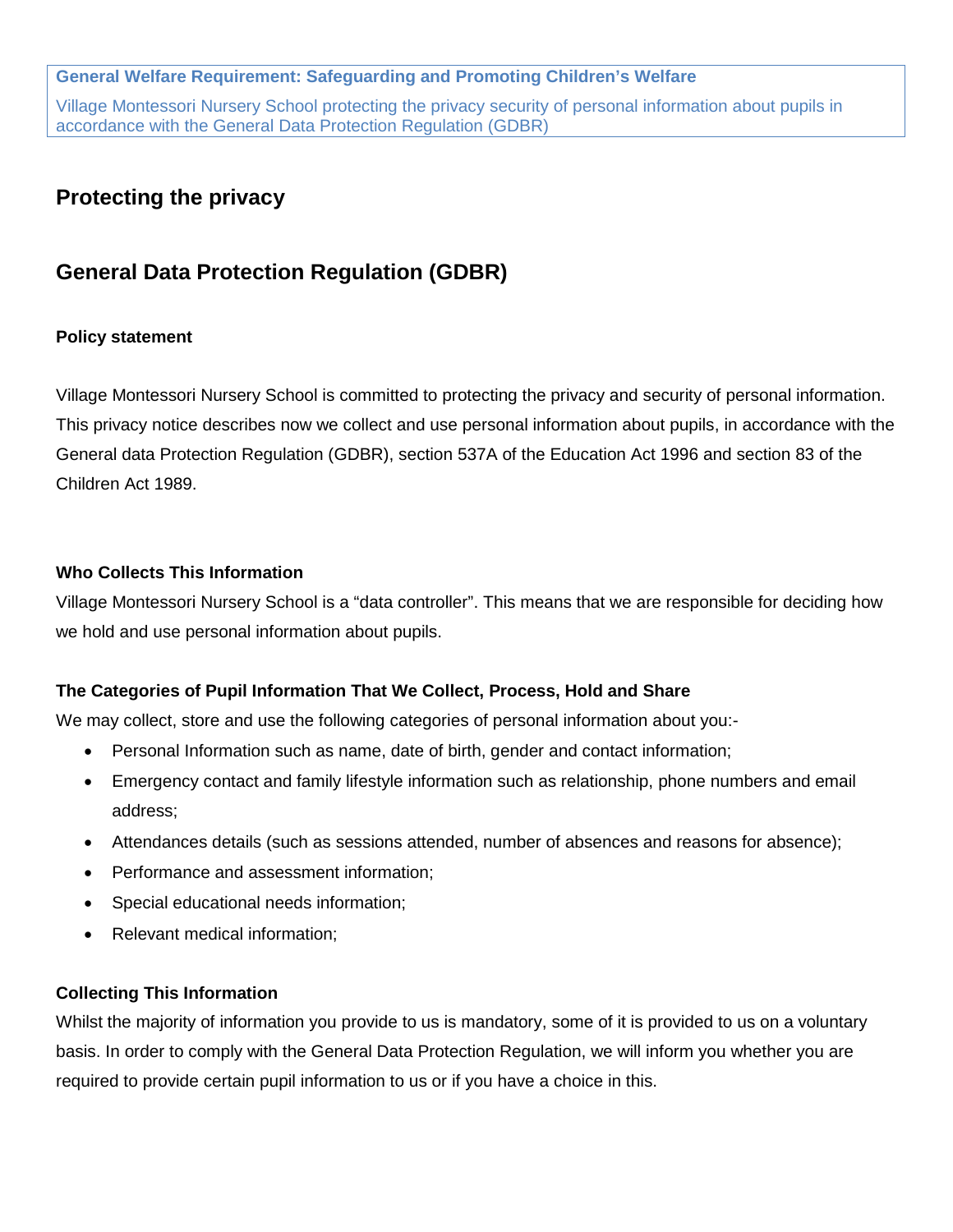It is important that the personal information we hold about you is accurate and current. Please keep us informed if your personal information changes during your working relationships with us.

## **How We Use Your Personal Information**

We hold pupil data and use it for:-

- Pupil selection (and to confirm the identity of prospective pupils and their parents);
- Providing education services and extra-curricular activities to pupils, and monitoring pupils' progress and educational needs;
- Safeguarding pupils' welfare and providing appropriate pastoral (and whether necessary medical) care;
- Support teaching and learning;
- Managing internal policy and procedures;
- Legal and regulatory purposes (for example child protection, diversity monitoring and health and safety) and to comply with legal obligations and duties of care;
- Enabling relevant authorities to monitor the academy's performance and to intervene or assist with incidents as appropriate;
- Making us of photographic images of pupils in nursery school publication and on the nursery school website;

## **The Lawful Basis on Which We Use this Information**

We will only use your information when the law allows us to. Most commonly, we will use your information in the following circumstances:-

- Consent: the individual has given clear consent to process their personal data for a specific purpose;
- Contract: the processing is necessary for a contract with the individual;
- Legal obligation: the processing is necessary to comply with the law (not including contractual obligation);
- Vital interests: the processing is necessary to protect someone's life.
- Public task: the processing is necessary to perform a task in the public interest or for official functions, and the task or function has a clear basis in law; and
- The Education Act 1996: for Local Authority Censuses once a year.

We need all the categories of information in the list above primarily to allow us to comply with legal obligations. Please note that we may process information without knowledge or consent, where this is required or permitted by law.

## **Sharing Data**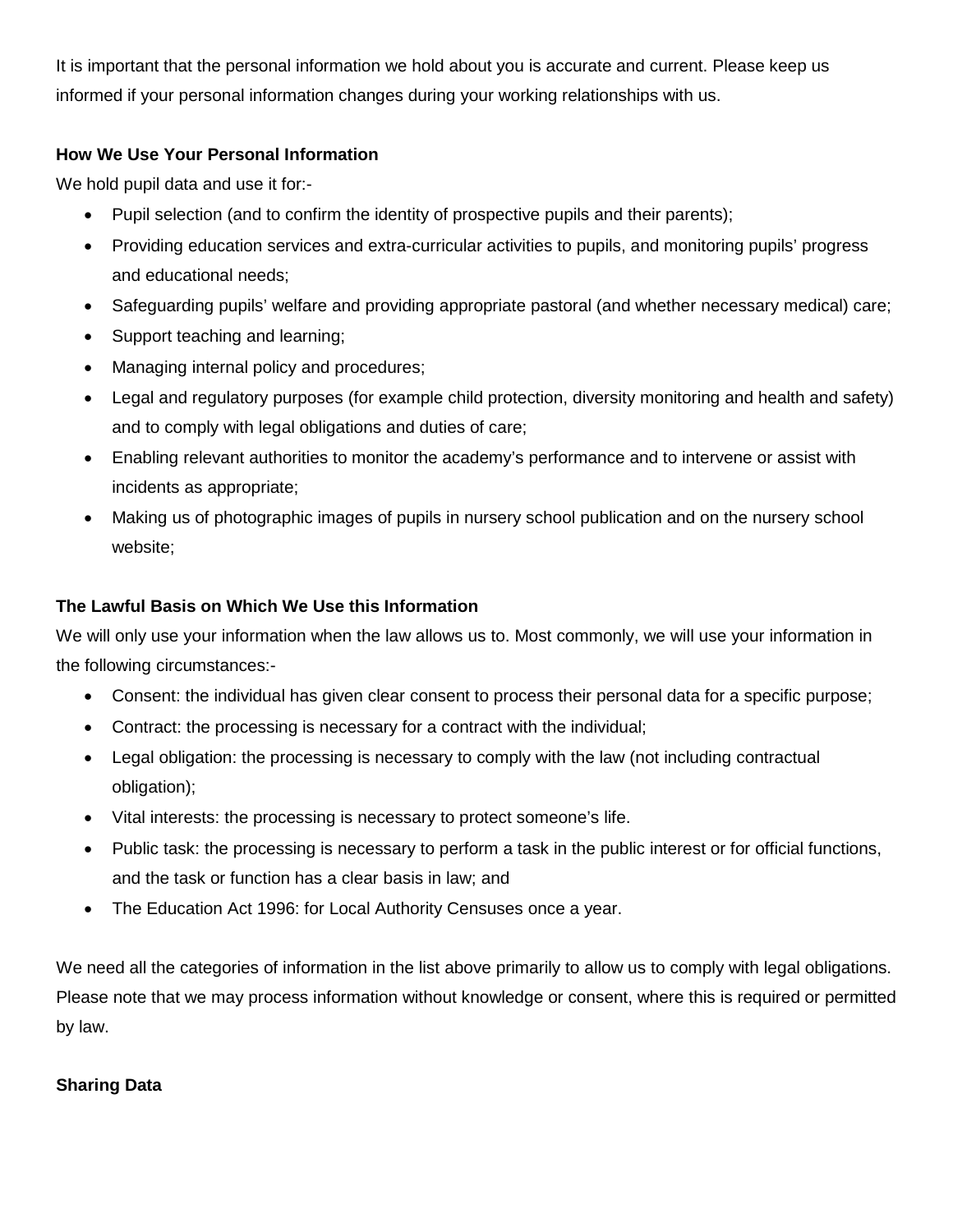We may need to share your data with third parties where it is necessary. There are strict controls on who can see your information. We will not share your data if you have advised us that you do not want it shared unless it's the only way we can make sure you stay safe and healthy or we are legally required to do so.

We share pupil information with:-

- the Department of Education (DfE) on a statutory basis under section 3 of The Education (Information About Individual Pupils) (England) Regulations 2013;
- Office for Standards In Education (Ofsted);
- Other nursery school / playgroup that pupils have attended/will attend;
- NHS;
- Welfare services (such as social service);
- Law enforcement officials such as police, HMRC;
- Local Authority Designated Officer (LADO);
- Professional advisors such as lawyers and consultants;
- The Local Authority.

Information will be provided to those agencies securely or anonymised where possible.

The recipient of the information will be bound by confidentiality obligations, we require them to respect the security of your data and to treat it in accordance with the law.

## **Why We Share This Information**

We do not share information about our pupils with anyone without consent unless otherwise required by law. For example, we share student's data with the DfE on a statutory basis which underpins nursery school funding and educational attainment. To find out more about the data collection requirements placed on us by the DfE please go to<https://www.gov.uk/education/data-collection>

## **Storing Pupil Data**

Village Montessori Nursery School keeps information about pupils on third party computer systems (Tapestry) and sometimes on paper.

Except as required by law, Village Montessori Nursery School only retains information about pupils for as long as necessary in accordance with time frame imposed by law. (Please see appendix)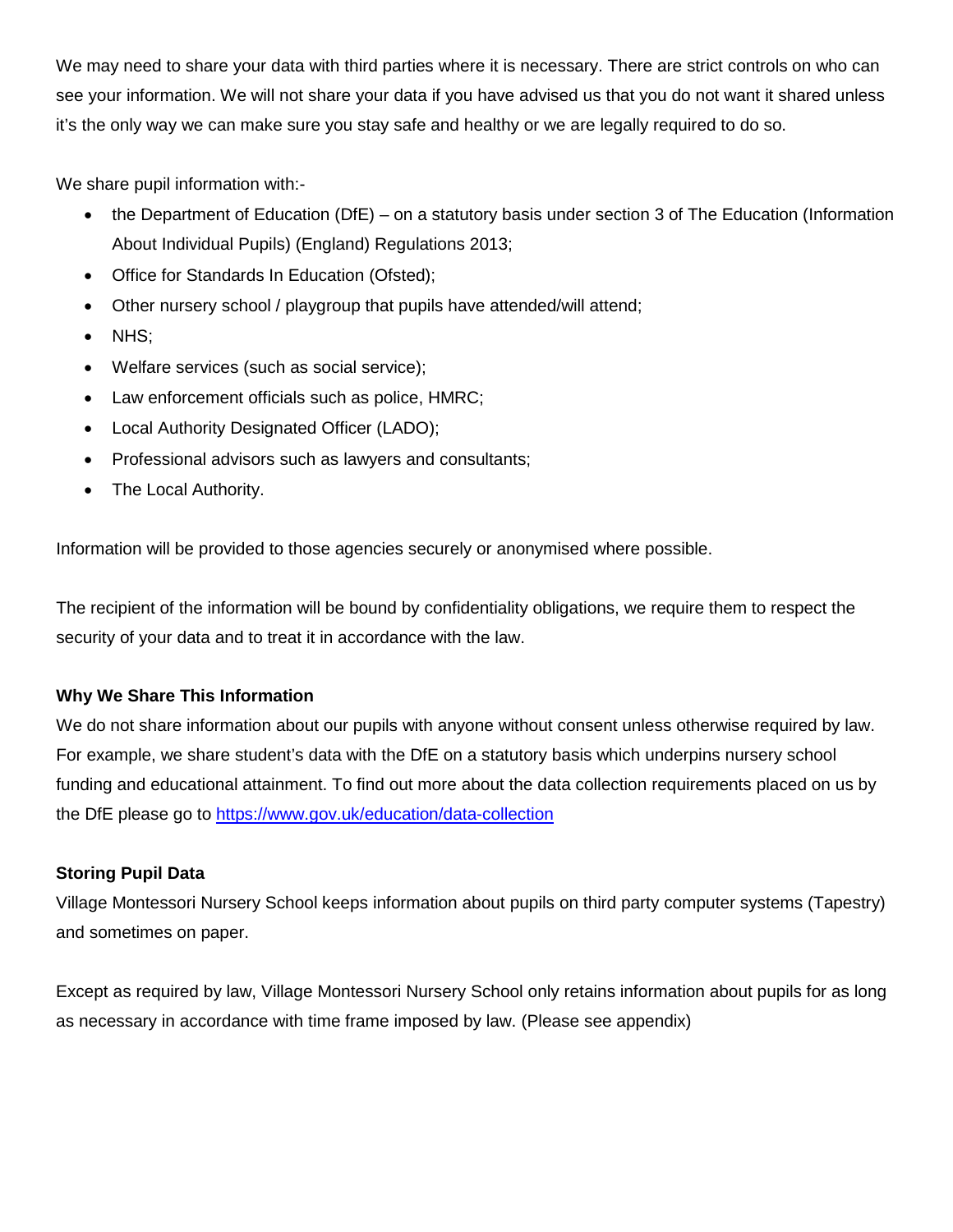#### **Automated Decision Making**

Automated decision making takes place when an electronic system uses personal information to make decision without a human intervention. We are allowed to use automated decision making in limited circumstances.

Pupils will not be subject to automated decision-making, unless we have a lawful basis for doing so and we have notified you.

#### **Requesting Access to your Personal Data**

Under data protection legislation, parents and pupils have the right to request access to information about them that we hold. To make a request for your personal information, or be given access to your child's education record, contact the nursery school Manager, Kwai Fong Purchase (Miss Jessy)

You also have the right to:-

- Object to processing of personal data that is likely to cause, or in causing, damage or distress;
- Prevent processing for the purposes of direct marketing;
- Object to decisions being taken by automated means;
- In certain circumstances, have inaccurate personal data rectified, blocked, erased or destroyed; and
- Claim compensation for damages caused by a breach of the data protection regulations

If you want to exercise any of the above rights, please contact the Manager, Kwai Fong Purchase (Miss Jessy) in writing.

We may need to request specific information from you to help us confirm your identity and ensure your right to access the information (or to exercise any of your other rights). This is another appropriate security measure to ensure that personal information is not disclosed to any person who has no right to receive it.

#### **Right to Withdraw Consent**

In circumstance where you may have provided your consent to the collection, processing and transfer of your personal information for a specific purpose, you have the right to withdraw your consent for that specific processing at any time. To withdraw your consent, please contact Kwai Fong Purchase (Manager). Once we have received notification that you have withdrawn your consent, we will no longer process your information for the purpose or purposes you originally agreed to, unless we have another legitimate basis for doing so in law.

#### **Contact**

If your would like to discuss anything within this privacy notice or have a concern about the way we are collecting or using your personal data, we request that you raise your concern with Kwai Fong Purchase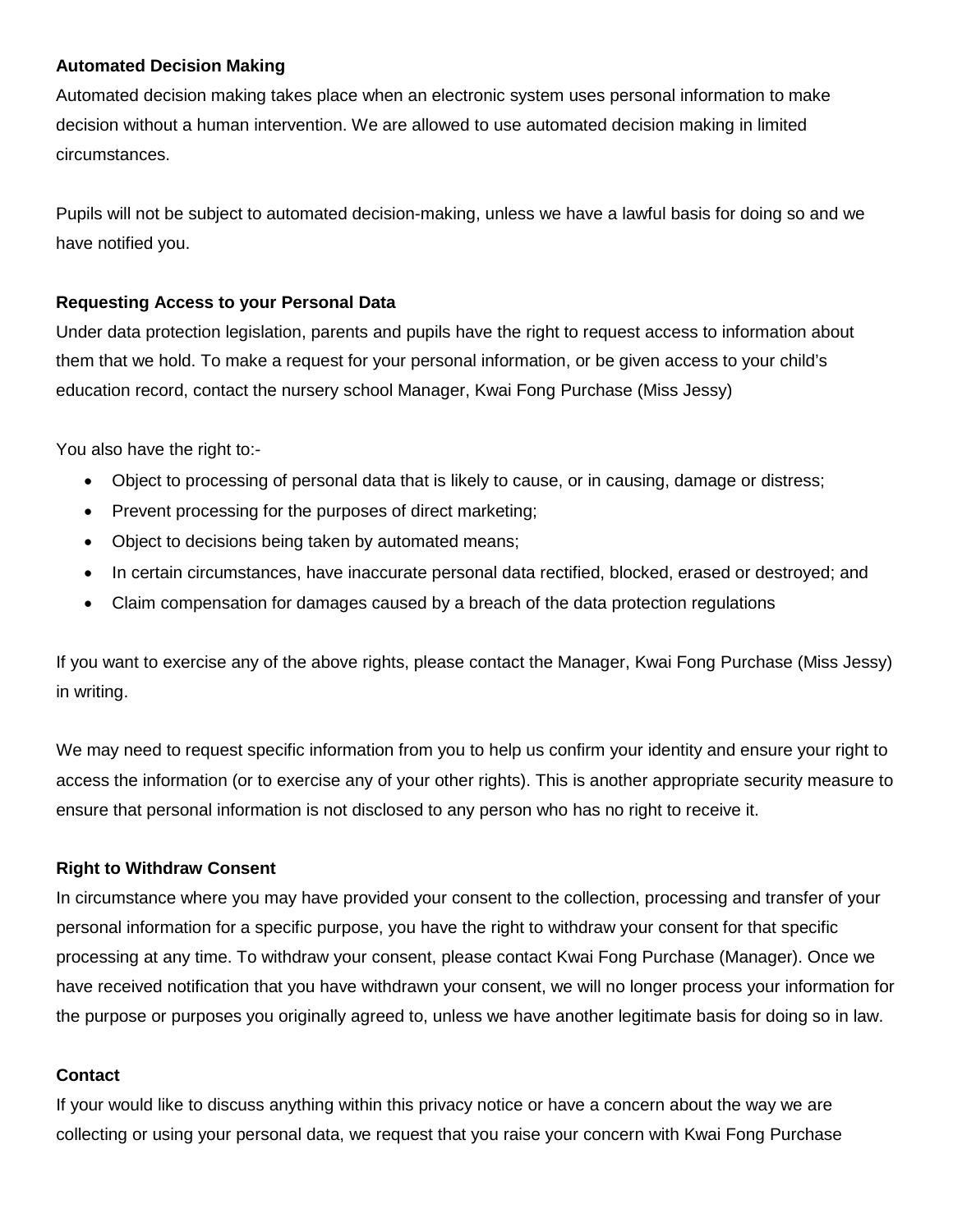(Manager) who is also the data protection officer (DPO) who oversees compliance with data protection and this privacy notice.

## **Legal framework**

**General Data Protection Regulation (May 2018)** 

## **Further guidance**

UK Regulator – Information Commissioners Office (ICO), [www.ico.gov.uk](http://www.ico.gov.uk/)

| This policy was adopted at a meeting of | <b>Village Montessori Nursery</b> |
|-----------------------------------------|-----------------------------------|
|                                         | School                            |
| Held on                                 | May 2018                          |
| Date to be reviewed                     | May 2019                          |
| Signed                                  |                                   |
| Name of signatory                       | Kwai Fong Purchase                |
| Role of signatory                       | Manager                           |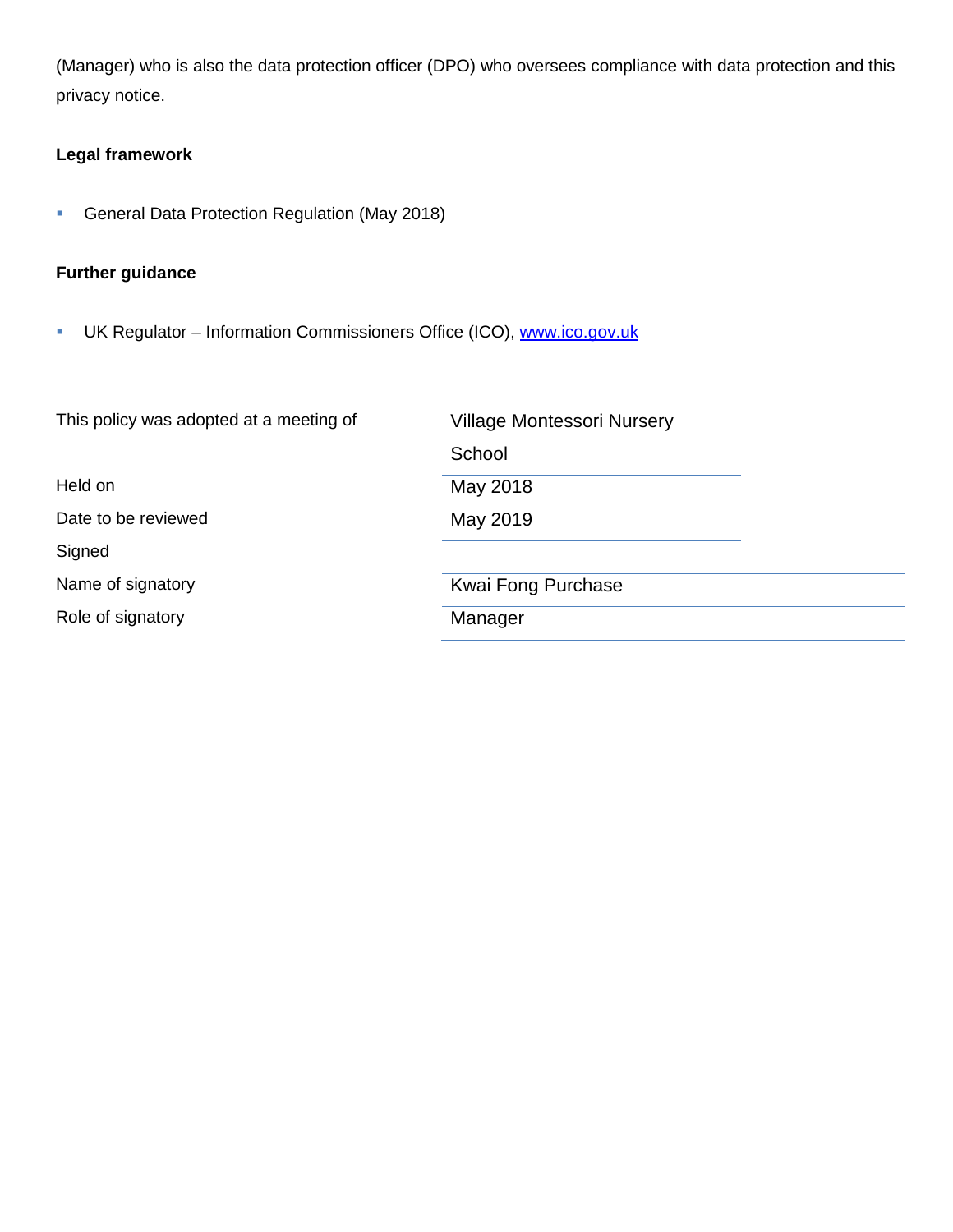# **Appendix:**

# Information Retention Guidelines for Early Years Provision

| 1.  | <b>Child Protection</b>       |               |                                       |            |                                   |
|-----|-------------------------------|---------------|---------------------------------------|------------|-----------------------------------|
|     | Basic file description        | Date Prot     | <b>Statutory Provisions</b>           | Retention  | Action at the end of the          |
|     |                               | <b>Issues</b> |                                       | Period     | administrative life of the record |
| 1.1 | <b>Child Protection files</b> | Yes           | Education Act 2002, s175, related     | $DOB + 25$ | <b>SECURE DISPOSAL</b>            |
|     |                               |               | guidance "Safeguarding Children in    | years      |                                   |
|     |                               |               | Education', September 2004.           |            |                                   |
| 1.2 | Allegations of a child        | Yes           | Until the person's normal retirement  |            | <b>SECURE DISPOSAL</b>            |
|     | protection nature             |               | age, or 10 years from the date of the |            |                                   |
|     | against a member of           |               | allegation whichever is the longer.   |            |                                   |
|     | staff, including where        |               |                                       |            |                                   |
|     | the allegation is             |               |                                       |            |                                   |
|     | unfolded.                     |               |                                       |            |                                   |

| 2.  | <b>Management</b>             |               |                             |                         |                                   |
|-----|-------------------------------|---------------|-----------------------------|-------------------------|-----------------------------------|
|     | <b>Basic file description</b> | Date Prot     | <b>Statutory Provisions</b> | <b>Retention Period</b> | Action at the end of the          |
|     |                               | <b>Issues</b> |                             |                         | administrative life of the record |
| 2.1 | Admissions $-$ if the         | Yes           |                             | Admission + 1 year      | <b>SECURE DISPOSAL</b>            |
|     | application is                |               |                             |                         |                                   |
|     | successful                    |               |                             |                         |                                   |
| 2.2 | Supplementary                 | Yes           |                             | Admission + 1 year      | <b>SECURE DISPOSAL</b>            |
|     | information form              |               |                             |                         |                                   |
|     | including additional          |               |                             |                         |                                   |
|     | information such as           |               |                             |                         |                                   |
|     | medical conditions, etc.      |               |                             |                         |                                   |

| 3.  | <b>Pupils</b>           |               |                             |                               |                                   |
|-----|-------------------------|---------------|-----------------------------|-------------------------------|-----------------------------------|
|     | Basic file description  | Date Prot     | <b>Statutory Provisions</b> | <b>Retention Period</b>       | Action at the end of the          |
|     |                         | <b>Issues</b> |                             |                               | administrative life of the record |
| 3.1 | Attendance registers    | Yes           |                             | Date of register $+3$ years   | <b>SECURE DISPOSAL</b>            |
|     |                         |               |                             |                               | (if these records are retained)   |
|     |                         |               |                             |                               | electronically, any back up       |
|     |                         |               |                             |                               | copies should be destroyed at     |
|     |                         |               |                             |                               | the same time)                    |
| 3.2 | Pupil Files Retained in | Yes           |                             | Retain for the time which the | Transfer to the primary school    |
|     | <b>Schools</b>          |               |                             | pupil remains at the setting  | when the child leaves the         |
|     |                         |               |                             |                               | school.                           |
| 3.3 | Special Educational     | Yes           |                             | DOB of the pupil + 25 years   | <b>SEURE DISPOSAL</b>             |
|     | Needs files, reviews    |               |                             | the review                    |                                   |
|     | and Individual          |               |                             |                               |                                   |
|     | <b>Education Plans</b>  |               |                             |                               |                                   |
| 3.4 | Advice and information  | Yes           | Special Educational         | Closure + 12 years            | <b>SECURE DISPOSAL unless</b>     |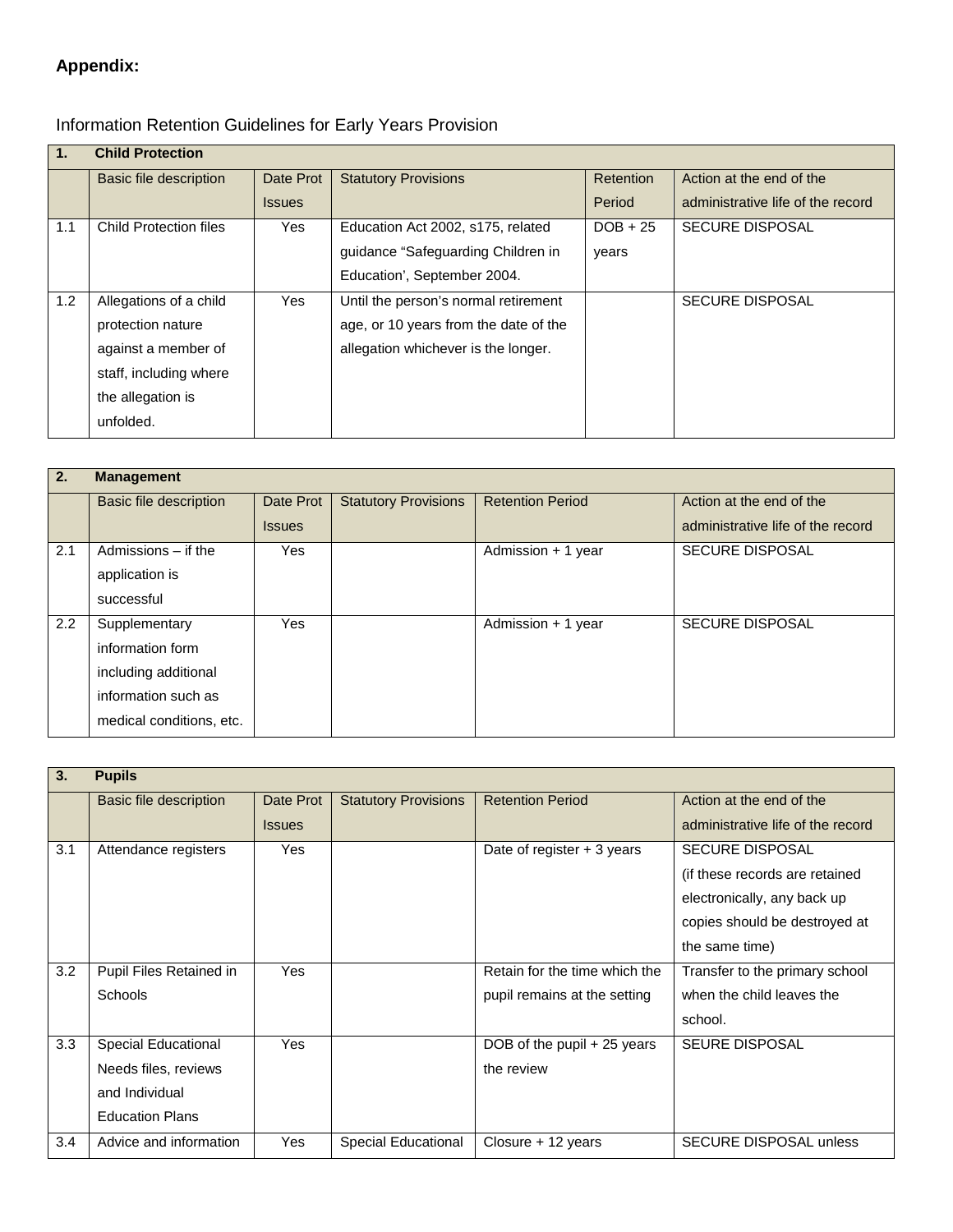|     | to parents regarding     |            | Needs and           |                              | legal action is pending |
|-----|--------------------------|------------|---------------------|------------------------------|-------------------------|
|     | educational needs        |            | Disability Act 2001 |                              |                         |
|     |                          |            | Section 2           |                              |                         |
| 3.5 | Parental permissions     | Yes        |                     | Conclusion of the trip       | <b>SECURE DISPOSAL</b>  |
|     | slips for school trips - |            |                     |                              |                         |
|     | where there has been     |            |                     |                              |                         |
|     | no major incident        |            |                     |                              |                         |
| 3.6 | Parental permissions     | <b>Yes</b> | Limitation Act 1980 | DOB of the pupil involved in | <b>SECURE DISPOSAL</b>  |
|     | slips for school trips - |            |                     | the incident $+25$ years     |                         |
|     | where there has been a   |            |                     | The permission slips for all |                         |
|     | major incident           |            |                     | the pupils on the trip to be |                         |
|     |                          |            |                     | retained to show that the    |                         |
|     |                          |            |                     | rules had been followed for  |                         |
|     |                          |            |                     | all pupils                   |                         |

| $\overline{4}$ . | <b>Personal Records held in Schools</b> |               |                              |                         |                                   |  |
|------------------|-----------------------------------------|---------------|------------------------------|-------------------------|-----------------------------------|--|
|                  | <b>Basic file description</b>           | Date Prot     | <b>Statutory Provisions</b>  | <b>Retention Period</b> | Action at the end of the          |  |
|                  |                                         | <b>Issues</b> |                              |                         | administrative life of the record |  |
| 4.1              | <b>Staff Personal Files</b>             | Yes           |                              | Termination + 7 years   | <b>SECURE DISPOSAL</b>            |  |
| 4.2              | Interview notes and                     | Yes           |                              | Date of interview $+6$  | <b>SECURE DISPOSAL</b>            |  |
|                  | recruitment records                     |               |                              | months                  |                                   |  |
| 4.3              | Pre-employment vetting                  | No            | <b>DBS</b> guidelines        | Date of check $+6$      | <b>SECURE DISPOSAL</b>            |  |
|                  | information (including                  |               |                              | months                  | (By the designated member of      |  |
|                  | DBS check)                              |               |                              |                         | staff)                            |  |
| 4.4              | Disciplinary                            | Yes           | Where the warning relates    |                         |                                   |  |
|                  | proceedings                             |               | to child protection see 1.2. |                         |                                   |  |
|                  |                                         |               | if the disciplinary          |                         |                                   |  |
|                  |                                         |               | proceedings relate to a      |                         |                                   |  |
|                  |                                         |               | child protection matter      |                         |                                   |  |
|                  |                                         |               | please contact your          |                         |                                   |  |
|                  |                                         |               | safeguarding children        |                         |                                   |  |
|                  |                                         |               | officer for further advice.  |                         |                                   |  |
| 4.4a             | Oral warning                            |               |                              | Date of warning $+ 6$   | <b>SECURE DISPOSAL</b>            |  |
|                  |                                         |               |                              | months                  |                                   |  |
| 4.4 <sub>b</sub> | Written warning- level 1                |               |                              | Date of warning $+6$    | <b>SECURE DISPOSAL</b>            |  |
|                  |                                         |               |                              | months                  |                                   |  |
| 4.4c             | Written warning-level 2                 |               |                              | Date of warning + 12    | SECURE DISPOSAL                   |  |
|                  |                                         |               |                              | months                  |                                   |  |
| 4.4 <sub>d</sub> | Final warning                           |               |                              | Date of warning +       | <b>SECURE DISPOSAL</b>            |  |
|                  |                                         |               |                              | 18months                |                                   |  |
| 4.4e             | Case not found                          |               |                              | If child protection     | SECURE DISPOSAL                   |  |
|                  |                                         |               |                              | related please see      |                                   |  |
|                  |                                         |               |                              | 1.2 otherwise           |                                   |  |
|                  |                                         |               |                              | SECURE DISPOSAL         |                                   |  |
|                  |                                         |               |                              | immediately at the      |                                   |  |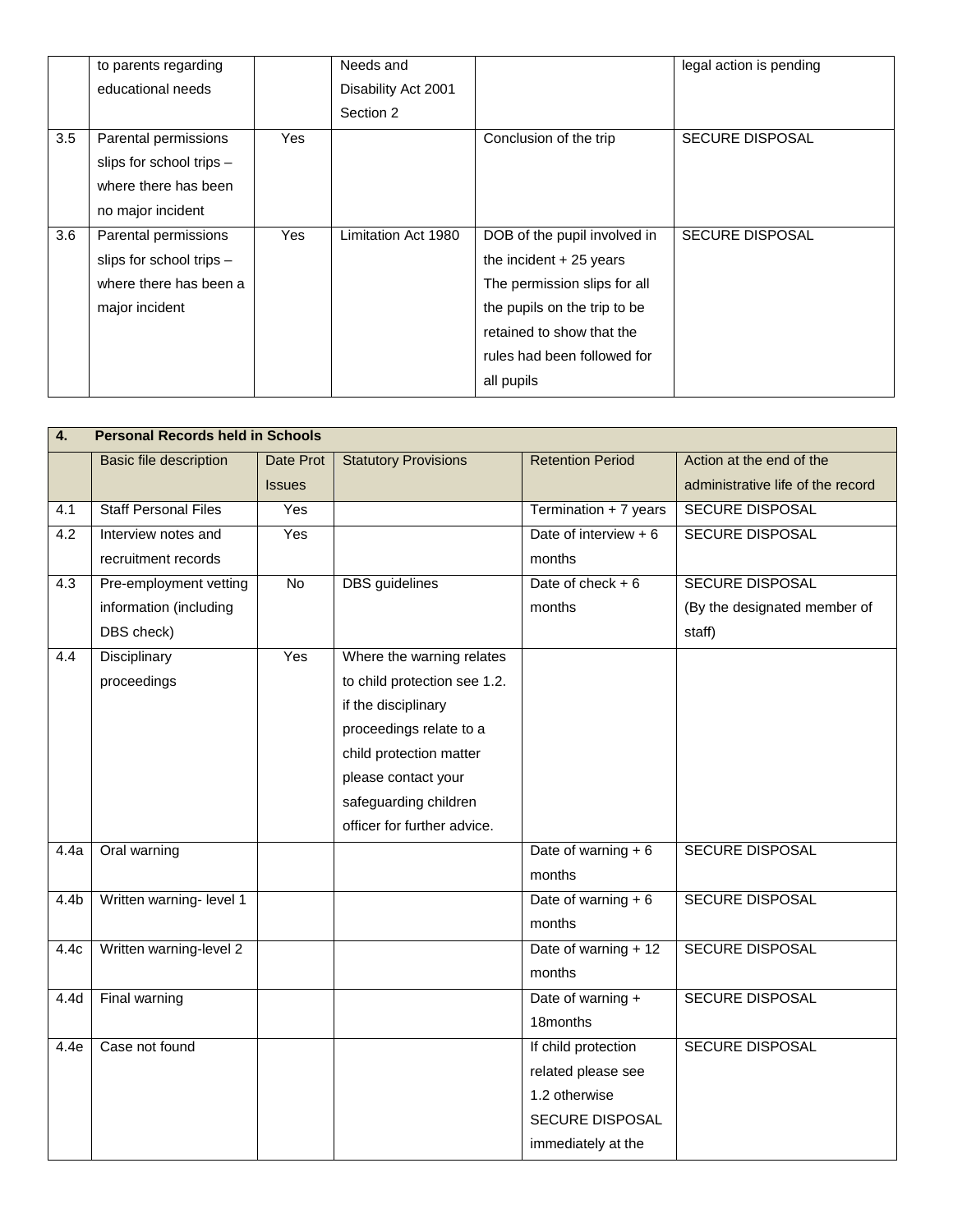|      |                          |     |                                | conclusion of the       |                        |
|------|--------------------------|-----|--------------------------------|-------------------------|------------------------|
|      |                          |     |                                | case                    |                        |
| 4.5  | Records relating to      | Yes |                                | Date of incident + 12   | SECURE DISPOSAL        |
|      | accident/injury at work  |     |                                | years. In the case of   |                        |
|      |                          |     |                                | serious accidents a     |                        |
|      |                          |     |                                | further retention       |                        |
|      |                          |     |                                | period will need to be  |                        |
|      |                          |     |                                | applied                 |                        |
| 4.6  | Annual                   | No  |                                | Current year + 5        | SECURE DISPOSAL        |
|      | appraisal/assessment     |     |                                | years                   |                        |
|      | records                  |     |                                |                         |                        |
| 4.7  | Salary/payslips          | Yes |                                | Last date of            | <b>SECURE DISPOSAL</b> |
|      |                          |     |                                | employment + 85         |                        |
|      |                          |     |                                | years                   |                        |
| 4.8  | Maternity payslips       | Yes | <b>Statutory Maternity Pay</b> | Current + 3 years       | SECURE DISPOSAL        |
|      |                          |     | (General) Regulations          |                         |                        |
|      |                          |     | 1986 (SI1986/1960),            |                         |                        |
|      |                          |     | revised 1999 (SI 1999/567)     |                         |                        |
| 4.9  | Records held under       | Yes |                                | Current + 6 years       | <b>SECURE DISPOSAL</b> |
|      | Retirement               |     |                                |                         |                        |
|      | <b>Benefits Schemes</b>  |     |                                |                         |                        |
|      | (Information Powers)     |     |                                |                         |                        |
|      | Regulations 1995         |     |                                |                         |                        |
| 4.10 | Proofs of identity       | Yes |                                | Where possible these    |                        |
|      | collected as part of the |     |                                | should be checked       |                        |
|      | process of checking      |     |                                | and a note of what      |                        |
|      | 'portable' enhanced      |     |                                | was seen and what       |                        |
|      | DBS disclosure           |     |                                | has been checked. If    |                        |
|      |                          |     |                                | it is felt necessary to |                        |
|      |                          |     |                                | keep copy of            |                        |
|      |                          |     |                                | documentation then      |                        |
|      |                          |     |                                | this should be placed   |                        |
|      |                          |     |                                | on the member of        |                        |
|      |                          |     |                                | staff's personal file.  |                        |

| 5.  | <b>Health and Safety</b>  |               |                                |                         |                                   |
|-----|---------------------------|---------------|--------------------------------|-------------------------|-----------------------------------|
|     | Basic file description    | Date Prot     | <b>Statutory Provisions</b>    | <b>Retention Period</b> | Action at the end of the          |
|     |                           | <b>Issues</b> |                                |                         | administrative life of the record |
| 5.1 | <b>Accident Reporting</b> |               | Social Security (Claims        | Termination + 7 years   | <b>SECURE DISPOSAL</b>            |
|     |                           |               | and Payments)                  |                         |                                   |
|     |                           |               | Regulations 1979               |                         |                                   |
|     |                           |               | Regulation 25. Social          |                         |                                   |
|     |                           |               | <b>Security Administration</b> |                         |                                   |
|     |                           |               | Act 1992 Section 8.            |                         |                                   |
|     |                           |               | Limitation Act 1980.           |                         |                                   |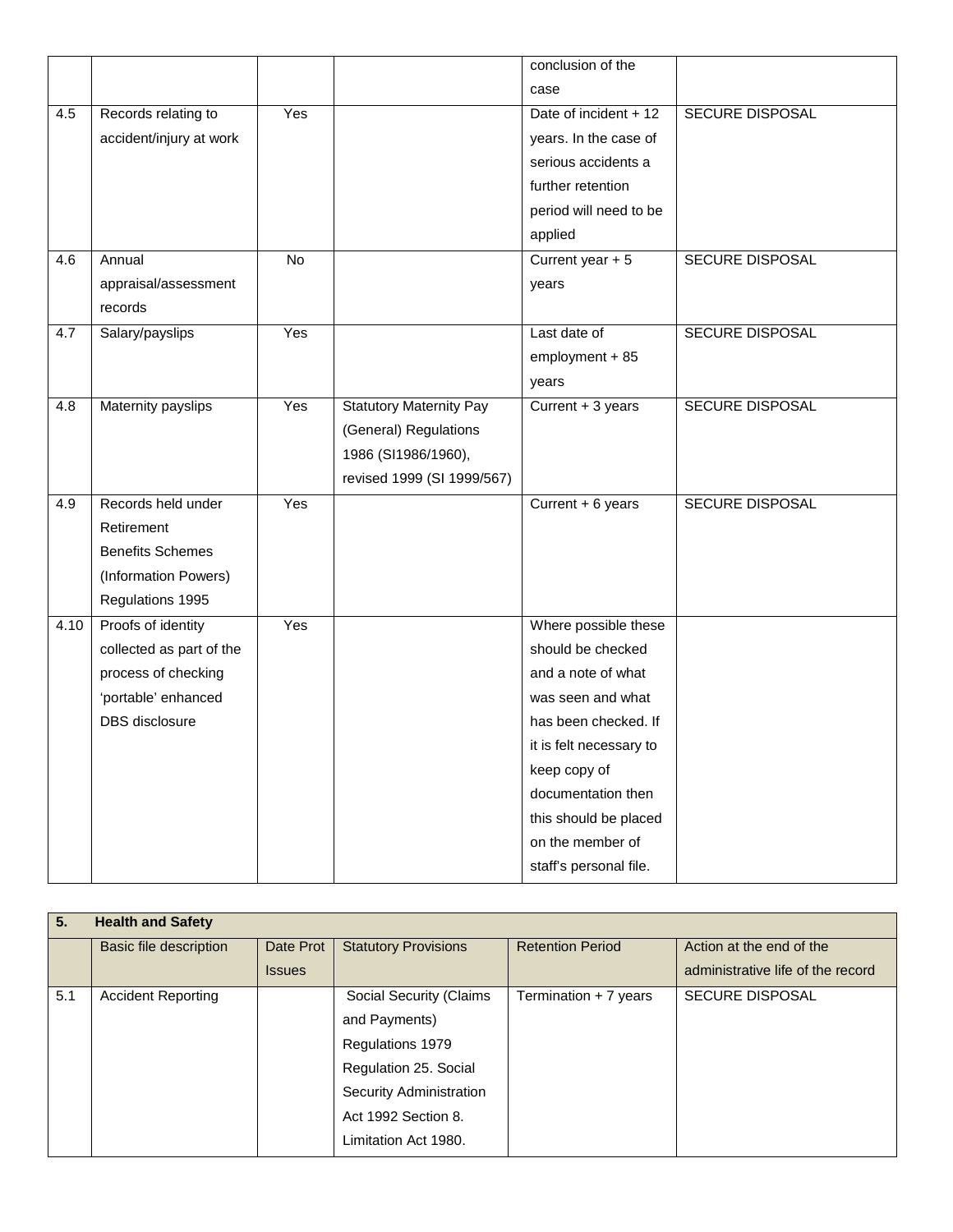| 5.1a             | <b>Adults</b>           | Yes | Date of incident $+7$     | <b>SECURE DISPOSAL</b> |
|------------------|-------------------------|-----|---------------------------|------------------------|
|                  |                         |     | vears                     |                        |
| 5.1 <sub>b</sub> | Children                | Yes | DOB of $child + 25$ years | <b>SECURE DISPOSAL</b> |
|                  |                         |     | $\star$                   |                        |
| 5.2              | <b>COSHH</b>            |     | Current year + 10 years   | <b>SECURE DISPOSAL</b> |
| 5.3              | Incident reports        | Yes | Current year + 20 years   | <b>SECURE DISPOSAL</b> |
| 5.4              | Policy statement        |     | Date of expiry + 1 year   | <b>SECURE DISPOSAL</b> |
| 5.5              | <b>Risk Assessments</b> | Yes | Current year + 3 years    | <b>SECURE DISPOSAL</b> |
| 5.6              | Fire Precautions log    |     | Current year $+ 6$ years  | <b>SECURE DISPOSAL</b> |
|                  | books                   |     |                           |                        |

| 6.  | <b>Administrative</b>  |               |                             |                          |                                   |  |  |
|-----|------------------------|---------------|-----------------------------|--------------------------|-----------------------------------|--|--|
|     | Basic file description | Date Prot     | <b>Statutory Provisions</b> | <b>Retention Period</b>  | Action at the end of the          |  |  |
|     |                        | <b>Issues</b> |                             |                          | administrative life of the record |  |  |
| 6.1 | Employer's Liability   |               |                             | Closure of the school +  | <b>SECURE DISPOSAL</b>            |  |  |
|     | certificate            |               |                             | 40 years                 |                                   |  |  |
| 6.2 | Inventories of         |               |                             | Current year $+ 6$ years | <b>SECURE DISPOSAL</b>            |  |  |
|     | equipments & furniture |               |                             |                          |                                   |  |  |
| 6.3 | General file series    |               |                             | Current year + 5 years   | <b>SECURE DISPOSAL</b>            |  |  |
| 6.4 | School brochure or     |               |                             | Current year + 3years    | Review to see whether a further   |  |  |
|     | prospectus             |               |                             |                          | retention period is required      |  |  |
| 6.5 | Circulars              |               |                             | Current year + 1 year    | Review to see whether a further   |  |  |
|     | (staff/parents/pupils) |               |                             |                          | retention period is required      |  |  |
| 6.6 | <b>Newsletters</b>     |               |                             | Current year + 1 year    | Review to see whether a further   |  |  |
|     |                        |               |                             |                          | retention period is required      |  |  |
| 6.7 | Visitors book          |               |                             | Current year + 2 years   | Review to see whether a further   |  |  |
|     |                        |               |                             |                          | retention period is required      |  |  |
| 6.8 | <b>PTA</b>             |               |                             | Current year + 6 years   | Review to see whether a further   |  |  |
|     |                        |               |                             |                          | retention period is required      |  |  |

| 7.               | <b>Finance</b>         |               |                              |                         |                                   |  |  |
|------------------|------------------------|---------------|------------------------------|-------------------------|-----------------------------------|--|--|
|                  | Basic file description | Date Prot     | <b>Statutory Provisions</b>  | <b>Retention Period</b> | Action at the end of the          |  |  |
|                  |                        | <b>Issues</b> |                              |                         | administrative life of the record |  |  |
| 7.1              | Annual accounts        |               | <b>Financial Regulations</b> | Current year + 6 years  | <b>SECURE DISPOSAL</b>            |  |  |
| 7.2              | Loan and grants        |               | <b>Financial Regulations</b> | Date of last payment on | <b>SECURE DISPOSAL</b>            |  |  |
|                  |                        |               |                              | $Ioan + 12$ years       |                                   |  |  |
| 7.3              | Contracts              |               |                              |                         | <b>SECURE DISPOSAL</b>            |  |  |
| 7.3a             | Under seal             |               |                              | Contract completion     | <b>SECURE DISPOSAL</b>            |  |  |
|                  |                        |               |                              | date $+12$ years        |                                   |  |  |
| 7.3 <sub>b</sub> | Under signature        |               |                              | Contract completion     | <b>SECURE DISPOSAL</b>            |  |  |
|                  |                        |               |                              | $date + 6 years$        |                                   |  |  |
| 7.3c             | Monitoring records     |               |                              | Current year + 2 years  | <b>SECURE DISPOSAL</b>            |  |  |
| 7.4              | Invoice, receipt and   |               | <b>Financial Regulations</b> | Current year + 6 years  | <b>SECURE DISPOSAL</b>            |  |  |
|                  | other records covered  |               |                              |                         |                                   |  |  |
|                  | by the Financial       |               |                              |                         |                                   |  |  |